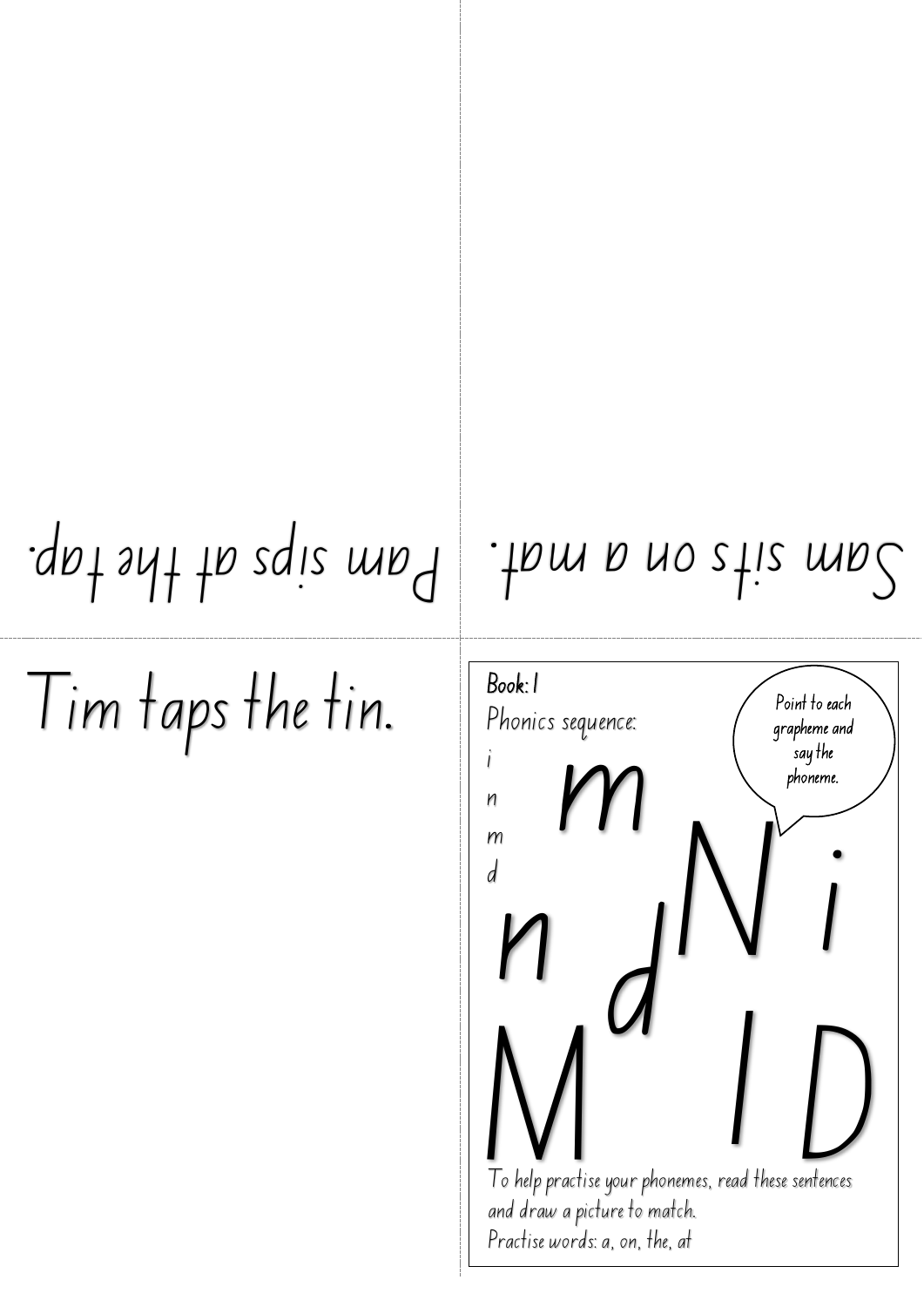### . Thm sat on I am on the mat.

Pam and Sam sat in the pan.

# the map.

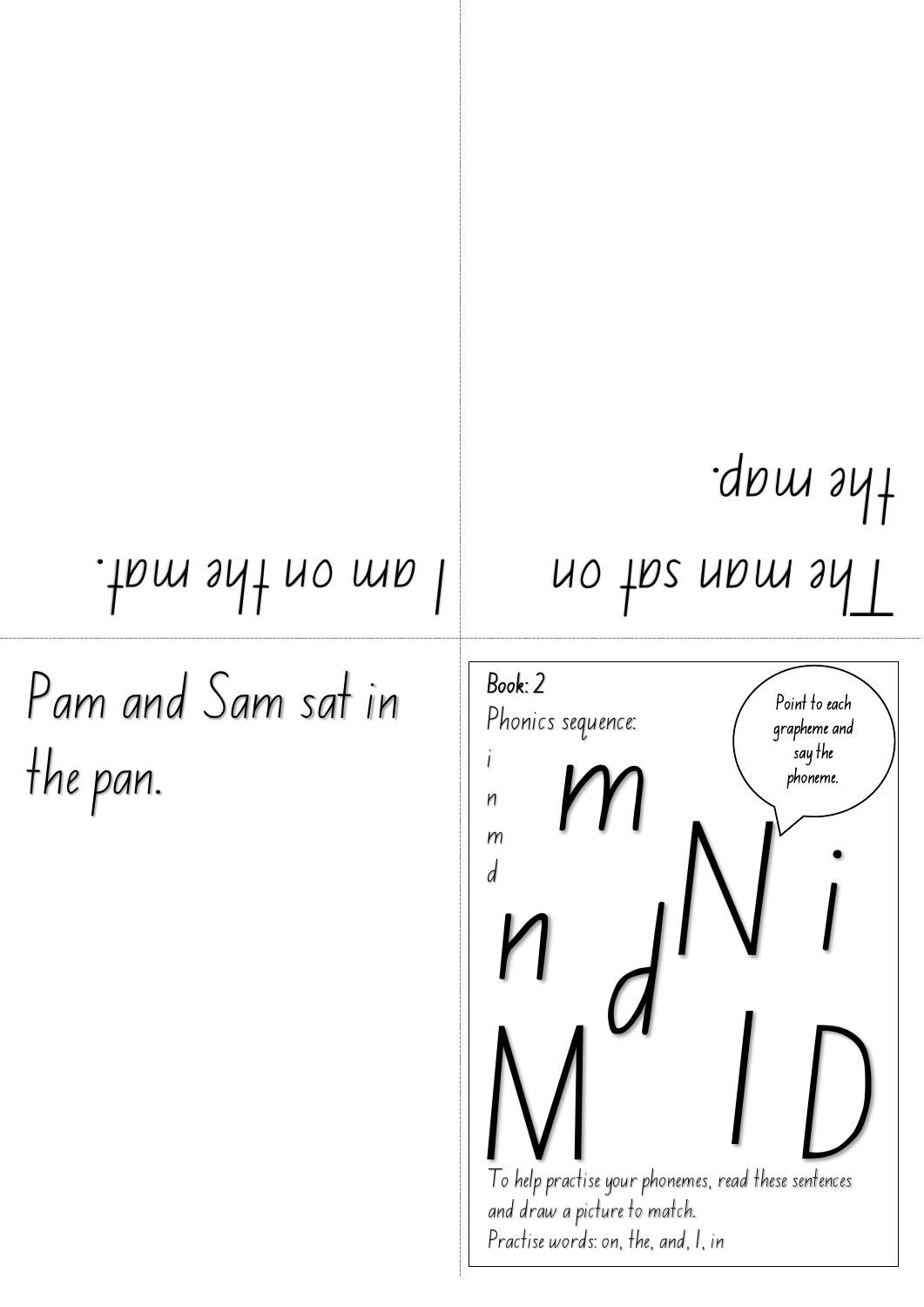Pam is on the mat.

Tim taps the pan. I have not the mat.